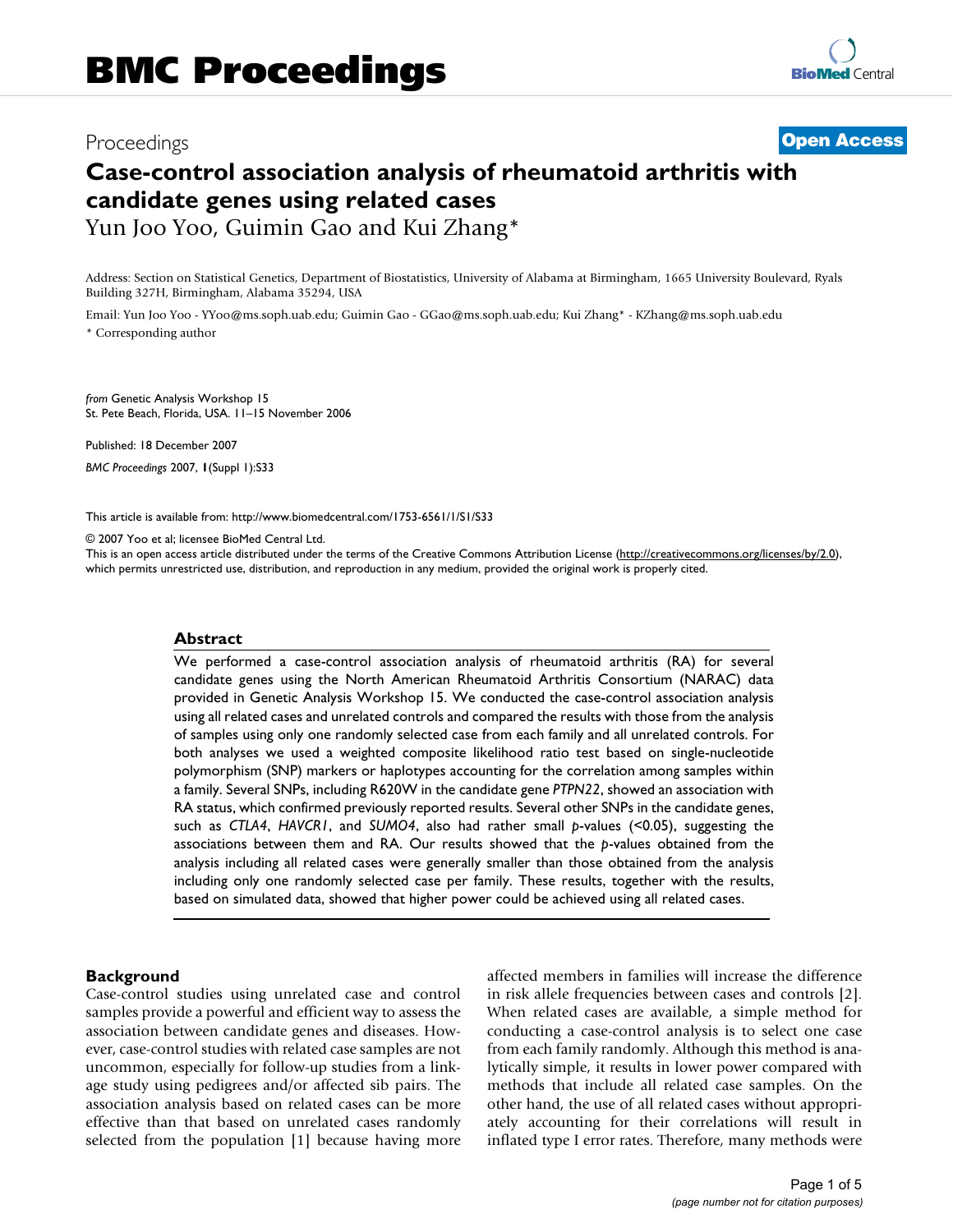developed to account for the correlation among related cases [1-4]. Browning et al. [3] proposed a weighted composite likelihood ratio test in which the weights of samples are calculated according to their kinship coefficients. One advantage of this method is that it is applicable to both single markers and haplotypes. In this study, we performed an association analysis of rheumatoid arthritis (RA) status with two candidate gene data sets of related cases and unrelated controls from the North American Rheumatoid Arthritis Consortium (NARAC) data provided in Genetic Analysis Workshop 15. We applied the method developed by Browning et al. [3] to these data sets and compared the *p*-values with those obtained from the analysis including only one randomly selected case from each family. We also assessed how the exclusion of candidate variants can affect the analysis and performed the analysis based on multiple markers and haplotypes to identify the effect of multiple single-nucleotide polymorphisms (SNPs).

#### **Methods**

#### *Weighted composite likelihood ratio test using kinship coefficients*

Here, we briefly introduce the weighted composite likelihood ratio (WCLR) test developed by Browning et al. [3]. Denote the individual *i*'s genotype at a single marker as  $g_i = (g_{i_1}, g_{i_2})$  for  $i = 1, 2, \ldots, n$ , where  $g_{i_1}$  and  $g_{i_2}$  are one of the alleles  $A_1$ , ..., $A_l$  with the corresponding frequency  $p_{A_1},...,p_{A_l}$  . The weight of each individual is denoted as  $w_i$ . A weighted composite likelihood of a single marker is then  $L(p) = \prod_{i=1}^{n} (p_{g_{i_1}} p_{g_{i_2}})^{w_i}$ , where  $p = (p_{A_1},...,p_{A_l})$ . Based on this composite likelihood, the allele frequency can be estimated for only cases  $(\hat{p})$ , only controls  $(\hat{q})$ , and all cases and controls ( $\hat{r}$ ). A likelihood ratio test can be constructed as  $2\ln(L(p,q)/L(r))$  and it asymptotically follows a chi-square distribution with *l* - 1 degrees of freedom. Similarly, the likelihood ratio test based on haplotypes and a given set of weights can also be constructed. In general, haplotypes for samples are unknown. In this situation, the haplotype frequencies can be estimated via the expectation-maximization (EM) algorithm and incorporated into the test. *n*  $\hat{p}(p) = \prod_{i=1}^{n} (p_{g_{i_1}} p_{g_{i_2}})^{w_i}$ , where  $p = (p_{A_1},...,p_{A_n})$ 

The weight  $w_i$  of each individual is calculated based on their kinship coefficients. Specifically,  $w = (w_1, \ldots, w_n)$  satisfies  $2(w_1,...,w_n)K = (1,...,1)$ , where *K* is the  $n \times n$  kinship matrix. The sum of weights,  $w_1 + ... + w_n$ , can be considered as the effective sample size, which is greater than the number of families but less than the total number of samples. Thus, we expect the power of this method to be

greater than that of the method using one randomly selected case per family. Finally, it is worth noting that *wi* = 1 for unrelated individuals. In this situation, the weighted composite likelihood becomes the ordinary likelihood.

#### *Candidate gene analysis*

We analyzed two candidate gene data sets from NARAC using CCREL software that implements the WCLR test of Browning et al. [3]. The first data set contains genotypes of 1256 cases from 665 nuclear families and 1519 unrelated controls at 14 SNP markers in the candidate gene *PTPN22* [5]. The 14 SNPs are labeled as SNP1 to SNP14 corresponding to their positional order along chromosome 1. One family was excluded from the analysis because of genotyping errors. Most of the parents' genotypes were not available. The second data set contains genotypes of 816 cases from 461 nuclear families and 855 unrelated controls at 20 SNP markers in 14 candidate genes, including *PTPN22*, *CTLA4*, *TNFRSF1B*, *PADI4*, *HAVCR1*, *IBD5*, *SLC22A4*, *IL3*, *IL4*, *SUMO4*, *ILG5*, *CARD15*, *RUNX1*, and *MFL* [6]. We performed the case-control association analysis using two methods. In the first method we used all cases and controls and applied the WCLR test. In the second method, we randomly selected one case from each family and included all unrelated controls and applied the allelic chi-square test. For the first data set, we performed the single marker analysis, the multiple marker analysis (the stepwise logistic regression), and the haplotype analysis on two or three markers. We also obtained the linkage disequilibrium (LD) measure (*r*2) between SNPs from this data set. For the second data set, we performed the singlemarker analysis because this data set only includes a few SNPs for each candidate gene.

#### *Power comparison*

The power of the two methods based on all related cases and all controls, the weighted composite likelihood ratio test [3] and the method suggested by Slager and Schaid [1], and the power of the method using only one randomly selected case per family and all controls were evaluated and compared based on simulated data. One thousand data sets were generated and each of them consisted of 200 affected sib pairs (400 cases) and 200 unrelated controls. Only genotypes at the disease locus were simulated and analyzed. The minor allele frequencies at the disease locus for cases and controls were set as 0.141 and 0.095 to calculate the power, and set as 0.10 and 0.10 to calculate the type I error rate. The significance level was set as 0.05.

### **Results**

#### *Association of RA status with* **PTPN22**

Table 1 shows the results of the single-marker analysis using all cases and controls and using one randomly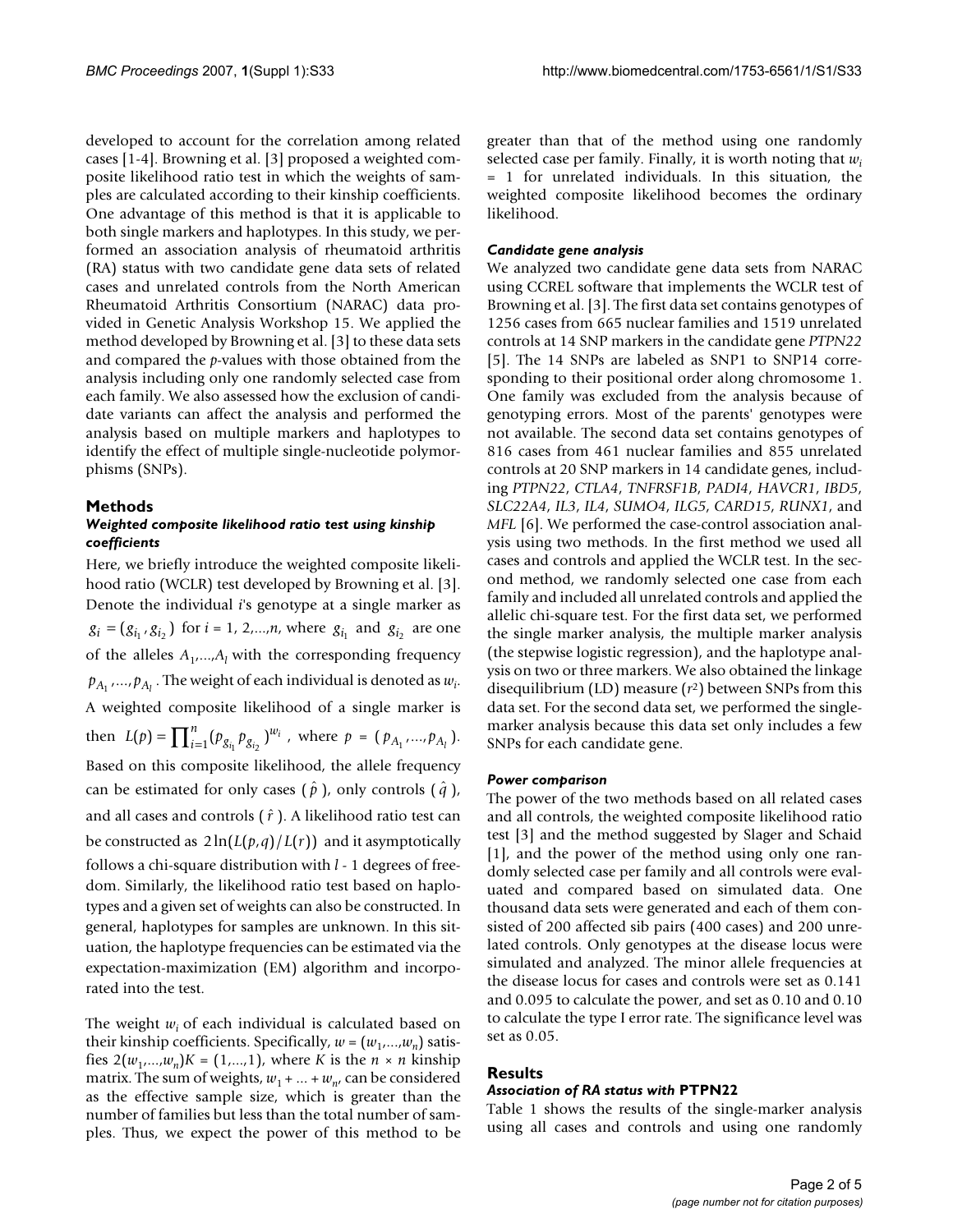|  | Table 1: Single-marker analysis for SNPs in PTPN22 |
|--|----------------------------------------------------|
|--|----------------------------------------------------|

|                 |            | <b>Minor Allele Frequencies</b>   |                                                    |                 | p-values <sup>a</sup>  |                                     |
|-----------------|------------|-----------------------------------|----------------------------------------------------|-----------------|------------------------|-------------------------------------|
|                 |            |                                   | Cases                                              | <b>Controls</b> |                        |                                     |
| <b>SNP</b>      | dbSNP ID   | Affected Siblingb<br>$(n = 1256)$ | One Sibling per Family <sup>c</sup><br>$(n = 664)$ | $(n = 1519)$    | Affected Siblingb      | One Sibling per Family <sup>c</sup> |
|                 | rs3789604  | 0.198                             | 0.199                                              | 0.179           | 0.10251                | 0.11214                             |
| 2 <sup>d</sup>  | rs3811021  | 0.199                             | 0.200                                              | 0.179           | 0.0978                 | 0.10504                             |
| 3               | rs1217413  | 0.269                             | 0.267                                              | 0.217           | $7 \times 10^{-5}$     | 0.00039                             |
| 4 <sub>d</sub>  | Ss38346942 | 0.015                             | 0.015                                              | 0.013           | 0.68537                | 0.63067                             |
| 5               | rs1217388  | 0.292                             | 0.293                                              | 0.251           | 0.00233                | 0.00436                             |
| 6               | Ss38346943 | 0.017                             | 0.020                                              | 0.027           | 0.03122                | 0.13409                             |
|                 | rs1310182  | 0.491                             | 0.495                                              | 0.430           | $5 \times 10^{-5}$     | $7 \times 10^{-5}$                  |
| 8 <sup>d</sup>  | Ss38346944 | 0.03                              | 0.031                                              | 0.023           | 0.19819                | 0.15854                             |
| 9d              | rs2476601  | 0.154                             | 0.160                                              | 0.084           | $4.32 \times 10^{-13}$ | $8.53 \times 10^{-13}$              |
| 10              | rs12730735 | 0.268                             | 0.270                                              | 0.295           | 0.04785                | 0.09262                             |
| 11 <sup>d</sup> | rs11102685 | 0.091                             | 0.085                                              | 0.076           | 0.0629                 | 0.32266                             |
| 12              | rs12760457 | 0.267                             | 0.269                                              | 0.294           | 0.04884                | 0.09406                             |
| 3               | rs2488458  | 0.292                             | 0.293                                              | 0.252           | 0.00257                | 0.00472                             |
| 14 <sup>d</sup> | rs1217414  | 0.243                             | 0.236                                              | 0.276           | 0.01283                | 0.00526                             |

<sup>a</sup>*p*-Values were not adjusted for the multiple testing.

<sup>b</sup>Allele frequencies and *p*-values were obtained using all cases and unrelated controls.

cAllele frequencies and *p*-values obtained using one randomly selected case per family and unrelated controls.

dSNPs selected from the stepwise regression.

selected case per family and all controls for each SNP of *PTPN22* provided in the first data set. The minor allele frequencies at each marker locus were estimated separately for cases and controls. SNP3, SNP5, SNP7, SNP9, SNP13, and SNP14 had *p*-values less than 0.05 for both methods. For SNP6, SNP10, and SNP12, the analysis including all cases yielded *p*-values less than 0.05 but the analysis including one randomly selected case did not. SNP9 (R620W) showed the strongest association among all 14 SNPs using both methods. Most of the *p*-values for the analysis including all related cases were smaller than those for the analysis including one randomly selected case per family.

Using the data of one randomly selected case per family, we performed a stepwise logistic regression to see whether the association with SNP9 in *PTPN22* accounted for the associations were observed with other SNPs. Six SNPs, SNP2, SNP4, SNP8, SNP9, SNP11, and SNP14 were included in the final model according to the Akaike Information Criterion (AIC). Among them, SNP2, SNP4, SNP8, and SNP11 did not show the associations with RA status in the single-marker analysis, suggesting the existence of the epistatic effect between them. SNP3, SNP5, SNP7, and SNP13 were in moderate LD with SNP9 and were not included in the final model, indicating that the associations observed with these SNPs were accounted for by SNP9.

We excluded SNP9, which was reported to have the strongest association with RA status, from the haplotype analysis to see whether the haplotypes of other SNPs could capture its effect. We first performed the haplotype analysis based on sliding windows with two or three SNPs. Several haplotypes showed the associations with RA status but haplotypes formed by two SNPs closest to SNP9 (SNP8 and SNP10, both were in low LD with SNP9) did not. We then performed the haplotype analysis for five SNPs in the stepwise logistic regression model (SNP2, SNP4, SNP8, SNP11, SNP14) and found several haplotypes that showed significant associations with RA status (Table 2). We also performed the haplotype analysis for 3 SNPs that showed moderate LD (*r*2:0.3~0.5) with SNP9 (SNP3, SNP5, SNP13) and found that all haplotypes showed significant associations with RA status (Table 2). In the haplotype analysis, most of the *p*-values for the analysis including all cases were smaller than those for the analysis including one randomly selected case per family.

#### *Association of RA status with other candidate genes*

Table 3 shows the significant results of the single-marker analysis for 20 SNPs in 14 candidate genes for both methods. As expected, *PTPN22* showed the strongest association with RA status. Also, all SNPs in candidate gene *CTLA4*, *HAVCR1*, and *SUMO4* had *p*-values less then 0.05 for the analysis including all cases but some of these *p*-values were not significant for the analysis including one randomly selected case per family.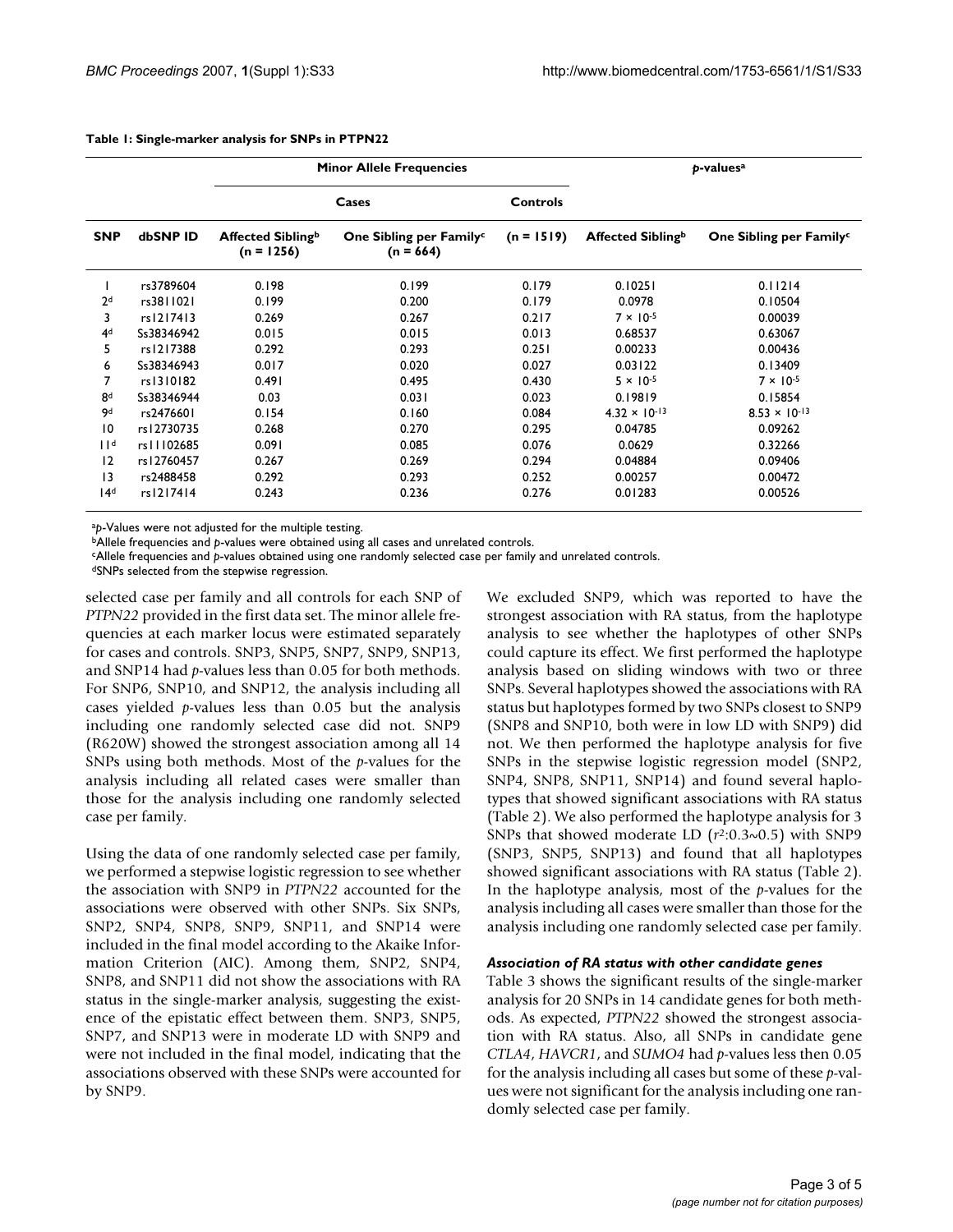| SNPs selected in the stepwise regression<br>(SNP2, SNP4, SNP8, SNP11, SNP14) |                       | <b>SNPs in LD with SNP9</b><br>(SNP3, SNP5, SNP13) |                       |
|------------------------------------------------------------------------------|-----------------------|----------------------------------------------------|-----------------------|
| <b>Combinations</b>                                                          | p-values <sup>a</sup> | <b>Combinations</b>                                | b-values <sup>a</sup> |
| 2 & II                                                                       | 0.008                 | 3 & 5                                              | 0.0001                |
| 284811                                                                       | 0.016                 | 3 & 13                                             | 0.0001                |
| 2 & 8 & 11                                                                   | 0.013                 | 5 & 13                                             | 0.009                 |
| 2 & 11 & 14                                                                  | 0.0003                | 3 & 5 & 13                                         | 0.0002                |

#### **Table 2: Haplotype analysis for SNPs in PTPN22**

a<sub>p</sub>-Values were obtained using all cases and unrelated controls and were not adjusted for the multiple testing.

#### *Power comparison*

Our simulation results showed that the weighted composite likelihood ratio test [3] had a power of 89.4%, which was very similar to the power of the method developed by Slager and Schaid [1] (89.2%). Both of them had higher power than the method using one randomly selected case per affected sib pair and all unrelated controls (79.0%). All three methods showed appropriate type I error rates close to the nominal level of 0.05 (0.047, 0.048, and 0.053, respectively).

#### **Discussion**

Carlton et al. [5] conducted the case-control association analysis using a subset of the first data set of 14 *PTPN22* SNPs by randomly selecting one affected case from each family. Their reported *p*-values based on single markers are slightly different from our results for SNP10, SNP11, and SNP12, which might be due to the random selection of the set of case samples. Most of SNPs in the second data set were analyzed by Plenge et al. [6], and our results overall are consistent with their findings. Our results, obtained by randomly selecting one case from each family, varied from one selection to another. In practice, there are no guidelines for choosing the best result because the results generally reflect the selection process.

The results from the stepwise logistic regression analysis showed that the effect of several SNPs disappeared when SNP9 was included in the analysis. These SNP were in moderate LD with SNP9 and showed the associations with RA status in the single marker analysis, indicating their associations with RA status may be mainly due to the association of SNP9 with RA status. Several SNPs that were included in the final regression model did not show the associations in the single marker analysis but showed the associations in the haplotype analysis (e.g., SNP2 and SNP11). SNP2 and SNP1 (strong LD with SNP2,  $r^2$  = 0.997) have been suggested as having the associations with RA status by Carlton et al. [5].

We also performed haplotype analysis based on two or three SNPs after excluding SNP9 from the *PTPN22* SNP data set. We wanted to see whether the indirect association between RA and these SNPs could be better captured using haplotype analysis. The two SNPs adjacent to SNP9, SNP8 and SNP10, did not show an association with RA in the haplotype analysis; SNP8 showed no association with RA, and SNP10 showed only marginal association with RA in the single-marker analysis. However, haplotypes based on SNPs in moderate LD with SNP9 showed associations with RA status. Thus, the sliding-window approach

| Table 3: Single-SNP case-control analysis for SNPs in 14 candidate genes |
|--------------------------------------------------------------------------|
|--------------------------------------------------------------------------|

|                   | <b>Minor Allele Frequencies</b> |                                  |                                                    |                 | p-values <sup>a</sup>  |                                     |  |
|-------------------|---------------------------------|----------------------------------|----------------------------------------------------|-----------------|------------------------|-------------------------------------|--|
|                   |                                 |                                  | Cases                                              | <b>Controls</b> |                        |                                     |  |
| Gene              | dbSNP ID                        | Affected Siblingb<br>$(n = 816)$ | One Sibling per Family <sup>c</sup><br>$(n = 461)$ | $(n = 855)$     | Affected Siblingb      | One Sibling per Family <sup>c</sup> |  |
| PTPN22            | Rs2476601                       | 0.163                            | 0.156                                              | 0.084           | $2.13 \times 10^{-10}$ | $4.96 \times 10^{-8}$               |  |
| CTLA4             | Rs3087243                       | 0.447                            | 0.407                                              | 0.447           | 0.01016                | 0.04618                             |  |
| <b>HAVCRI</b>     | Rs6149307                       | 0.17                             | 0.174                                              | 0.142           | 0.03939                | 0.03193                             |  |
| <b>HAVCRI</b>     | 5509 5511 delCAA                | 0.195                            | 0.200                                              | 0.235           | 0.01834                | 0.05172                             |  |
| SUMO4             | Rs237025                        | 0.517                            | 0.520                                              | 0.456           | 0.00154                | 0.00202                             |  |
| SUMO <sub>4</sub> | Rs577001                        | 0.391                            | 0.387                                              | 0.350           | 0.02512                | 0.06162                             |  |

ap-Values were not adjusted for the multiple testing. Only significant results are presented in the table.

bAllele frequencies and *p*-values were obtained using all cases and unrelated controls.

cAllele frequencies and *p*-values were obtained using one randomly selected case per family and unrelated controls.